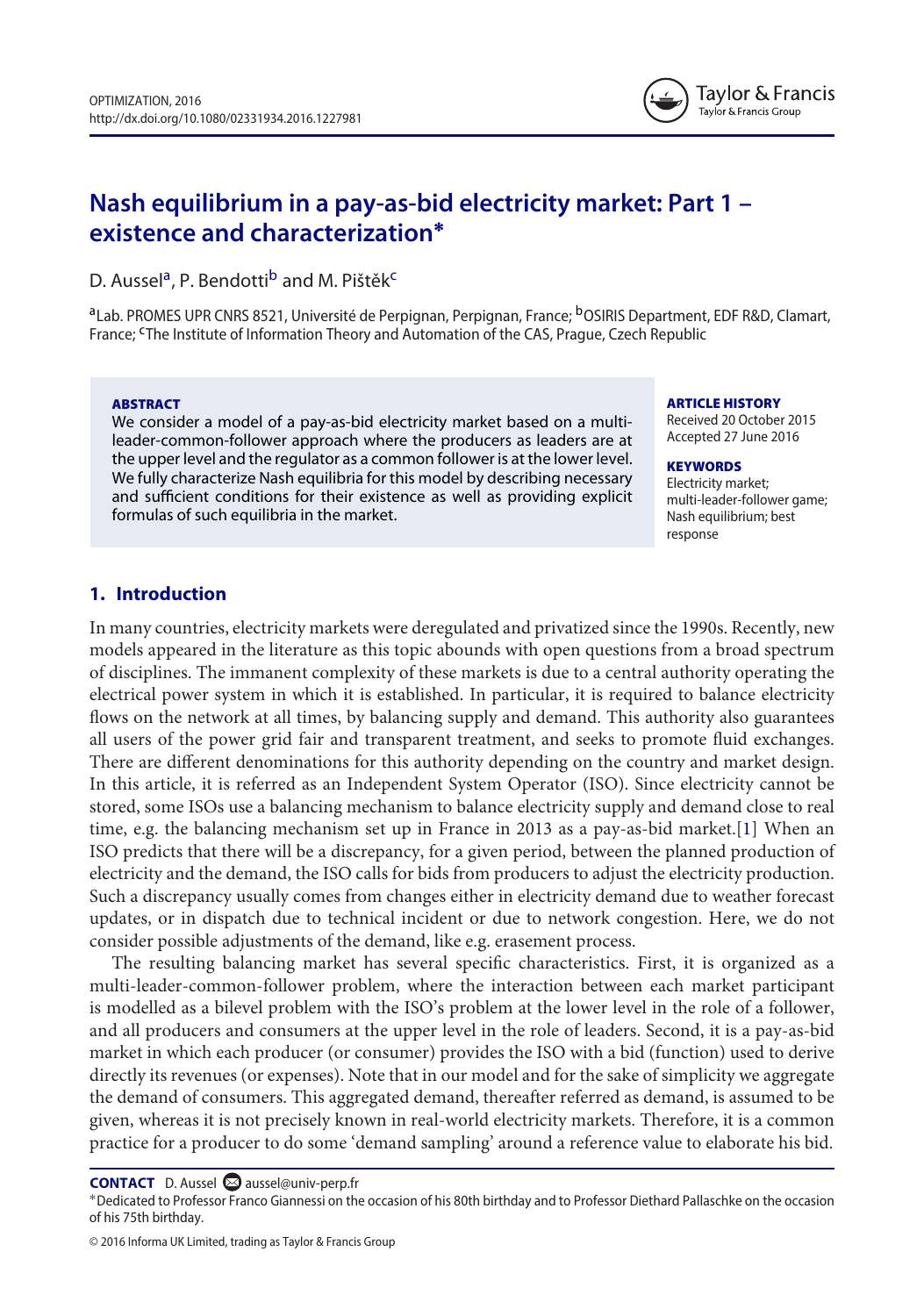#### $2 \quad \Leftrightarrow \quad$  D. AUSSEL ET AL.

Our aim in this couple of articles (Part 1 and Part 2) is to determine the Nash equilibria of a payas-bid market. In Part 1, we characterize the equilibria depending on different values of the demand. In Part 2, we characterize the best response of a producer that is the optimal bid(s) maximizing his profit, see [2]. For each given producer it is assumed that the demand is known as well as an estimate of the bids of the other producers. Such a characterization of the best response is also the cornerstone in the proof of the existence result for the Nash equilibria. This describes how both Part 1 and Part 2 are interconnected.

In the approaches proposed in [3–8], the bids are assumed to be convex quadratic functions of the production quantity. Actually, in most electricity markets, only piecewise linear bids or block orders may be allowed. However, quadratic function with non-negative coefficients capture well the typical behaviour of aggregated block offers and, at the same time, it is amenable to further analysis. Note that a classical way to ensure uniqueness of the solution to the ISO's problem, see e.g. the above quoted references, is to assume that all producers are bidding true quadratic functions. In this work, we allow producers to bid linearly or quadratically and uniqueness of the solution to the ISO's problem is obtained, thanks to the 'equity property' assumption explicitly claiming that the ISO treats all producers in the same manner. It is also important to enlighten that only few existence results of equilibria in electricity markets appeared in the literature. Actually, the models are usually based on true quadratic bids only. And existence results are obtained under quite restrictive assumption; see e.g. [5, Corollary 1] in the particular case of a 'two-island market'. But allowing linear bids plays a fundamental role to obtain Nash equilibria since, at equilibrium, the bids of the producers with a positive production quantity are linear. This follows from the forthcoming existence result stated in Theorem 3.1.

Part 1 of this couple of articles is organized as follows. In Section 2, we define the model of a pay-as-bid electricity market that will be considered as well as the needed notation. In Section 3, the existence and characterization of Nash equilibrium is considered while in Section 4 we illustrate through an example the sensitivity of the Nash equilibrium with respect to the demand.

#### **2. Problem setting and best response of a producer**

#### *2.1. Notations and problem setting*

The basic notations along with some assumptions follow:  $D > 0$  is the demand,  $\mathcal{N} = \{1, \ldots, N\}$ is the set of producers ( $N > 1$ ) and for  $i \in \mathcal{N}$  we use  $a_i, b_i \geq 0$  to denote the coefficients of the *i*th producer's bid  $a_iq_i + b_iq_i^2$ . And  $A_i \geq 0$ ,  $B_i > 0$  stand for the coefficients of the true production cost function  $A_i q_i + B_i q_i^2$ . The increasing behaviour of the production cost function is well known and reflects that a producer typically ranks up its production units in merit order. Transportation thermal losses as well as possible congestions of transmission lines are not taken into account, thus the transmission network is not considered in this model.

Furthermore,  $q_i \geq 0$  represents the non-negative production quantity of the *i*th producer. Considering  $q \in \mathbb{R}^N_+$ , we use  $q_{-i} \in \mathbb{R}^{N-1}_+$  to denote the vector  $(q_1, \ldots, q_{i-1}, q_{i+1}, \ldots, q_N)$ , and the same convention is used for other vectors hereinafter. A producer is said to be *active in the market* if his bid has been accepted by the ISO, i.e. the corresponding production quantity is positive. Finally,  $\mathbb{R}_{++} = \mathbb{R}_{+} \setminus \{0\}$ , then  $\mathbb{R}_{++}^{N} = (\mathbb{R}_{++})^{N}$ , and for  $x, y \in \mathbb{R}^{2}$  we write  $x > y$  if  $x_i \geq y_i$  for  $i = 1, 2$  where at least one inequality is strict.

Thus each producer provides the ISO with a quadratic bid  $a_iq_i + b_iq_i^2$ . Then, knowing the bid vectors  $a = (a_1, \ldots, a_N) \in \mathbb{R}^N_+$  and  $b = (b_1, \ldots, b_N) \in \mathbb{R}^N_+$ , the ISO computes the production quantity to be dispatched to the producers  $q = (q_1, \ldots, q_N) \in \mathbb{R}_+^N$  to minimize the total expenses while satisfying the demand, see e.g. [3,5,6]. For the sake of uniqueness of the solution to the ISO's problem, we use the *equity property* assumption, see [2], which reads: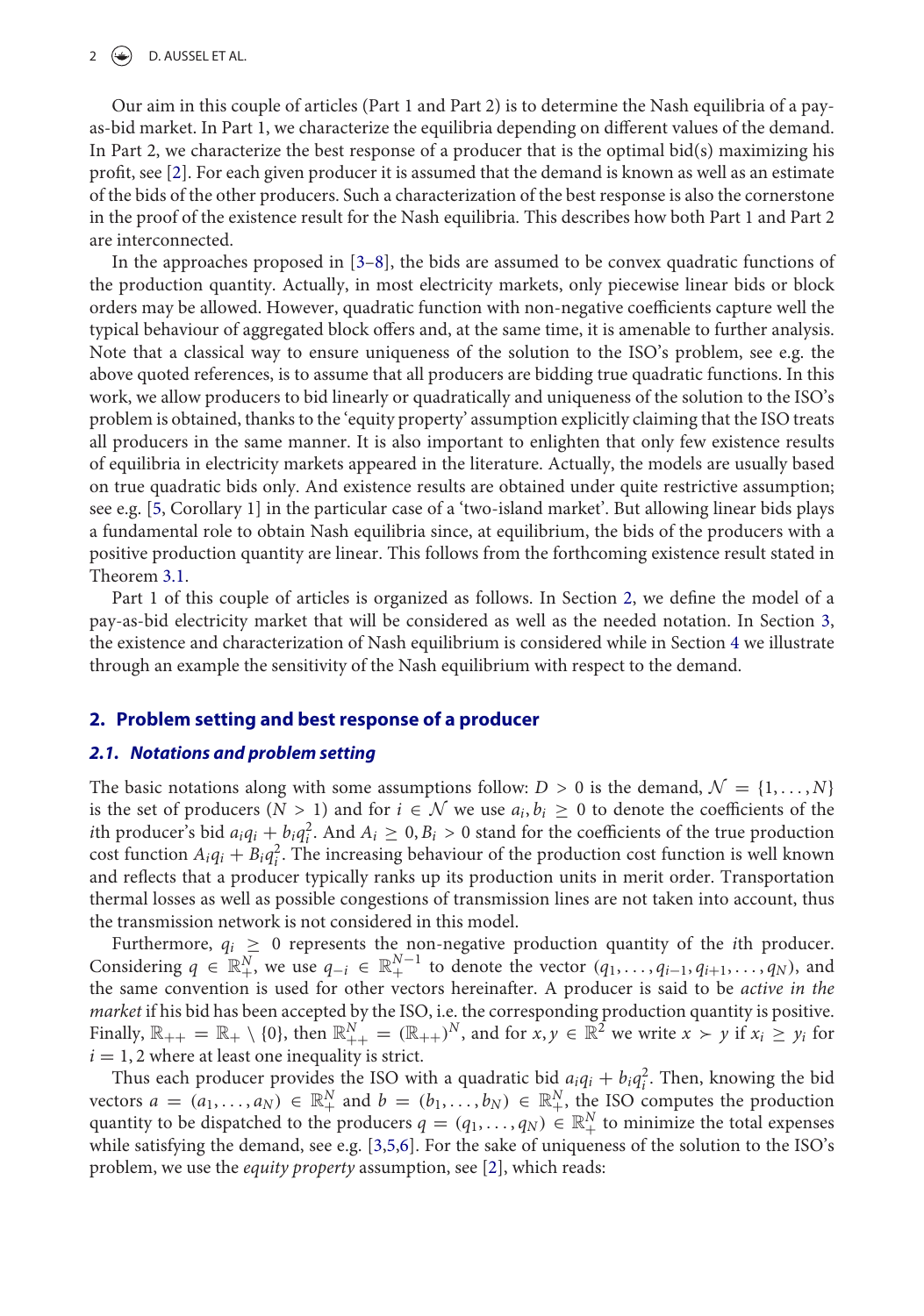(E) 
$$
(a_i, b_i) = (a_j, b_j) \Longrightarrow q_i = q_j, \quad \forall i, j \in \mathcal{N},
$$

thus formalizing the 'fairness' of the ISO. Hence the optimization problem ISO(*a*, *b*, *D*) is as follows

ISO(a,b,D) 
$$
\min_{q} \sum_{i \in \mathcal{N}} (a_i q_i + b_i q_i^2)
$$

$$
s.t. \begin{cases} q_i \ge 0, & \forall i \in \mathcal{N} \\ [(a_i, b_i) = (a_j, b_j) \Rightarrow q_i = q_j], & \forall i, j \in \mathcal{N} \\ \sum_{i \in \mathcal{N}} q_i = D. \end{cases}
$$

Then producer  $i \in \mathcal{N}$  aims at maximizing his profit  $\pi_i(a, b, D)$  given by

$$
\pi_i(a, b, D) = (a_i - A_i) q_i(a, b, D) + (b_i - B_i) q_i(a, b, D)^2
$$

manipulating his own strategic variables  $a_i, b_i \geq 0$  with the rest of variables  $(a_{-i}, b_{-i}) \in \mathbb{R}^{2N-2}_+$  kept fixed. Note that  $q_i(a, b, D)$  stands for the unique solution of the ISO's problem ISO( $a, b, D$ ), as shown in [2, Theorem 2.1] where the equity property plays a fundamental role for uniqueness. In other words, the *i*th producer's problem  $P_i(a_{-i}, b_{-i}, D)$  reads

$$
P_i(a_{-i}, b_{-i}, D) \qquad \tilde{\pi}_i = \sup_{a_i, b_i \ge 0} \pi_i(a_i, a_{-i}, b_i, b_{-i}, D).
$$

Note that for the sake of simplicity we omit coefficients  $(A_i, B_i)$  in the notation for  $\pi_i(a, b, D)$  and  $P_i(a_{-i}, b_{-i}, D)$ , and similarly we omit  $(a_{-i}, b_{-i}, D)$  when writing  $\tilde{\pi}_i$ . Then for a fixed set of producers  $\mathcal N$  and any  $(A,B,D)\in\mathbb R_+^N\times\mathbb R_{++}^N\times\mathbb R_{++}$ , the set of all Nash equilibria for the corresponding market is denoted by

$$
\mathcal{E}(A,B,D) = \left\{ (\tilde{a},\tilde{b}) \in \mathbb{R}_+^{2N} : \pi_i(\tilde{a},\tilde{b},D) = \sup_{a_i,b_i \ge 0} \pi_i(a_i,\tilde{a}_{-i},b_i,\tilde{b}_{-i},D), \forall i \in \mathcal{N} \right\}
$$
(1)

For a bid  $(\tilde{a}, \tilde{b}) \in \mathcal{E}(A, B, D)$  at equilibrium,  $(\tilde{a}_i, \tilde{b}_i)$  solves problem  $P_i(a_{-i}, b_{-i}, D)$  for any producer *i* ∈  $N$ . The aim of this work is to evaluate the set  $E(A, B, D)$  for any value of the true cost coefficients  $(A, B) \in \mathbb{R}_+^N \times \mathbb{R}_{++}^N$  and of the demand  $D > 0$ , and to come up with basic economic interpretation of this result.

# *2.2. Best response of a producer*

To find all Nash equilibria of the modelled electricity market, we need first to analyse the best responses of a given producer, that is the bid, if exists, maximizing his profit. We assume that the demand is known as well as an estimate of the bids of the other producers. This analysis is mainly the aim of Part 2 – [2] and we thus only recall in this subsection some notations and a key result which will be useful to characterize the Nash equilibria of the market. We define

$$
\lambda^m(a)=\min_{i\in\mathcal{N}}a_i,
$$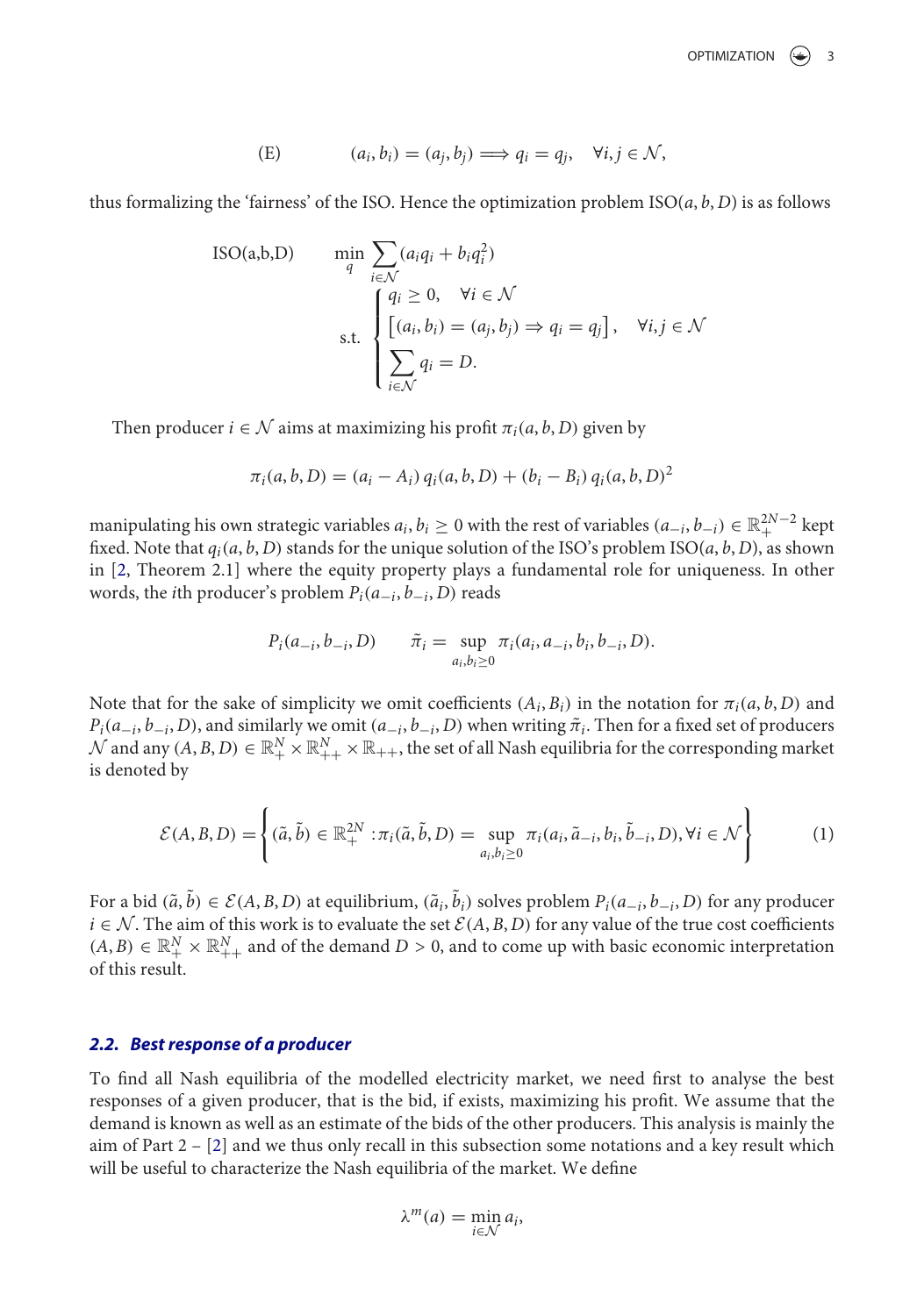#### $\circledast$  D. AUSSEL ET AL.

and then several critical parameters of ISO(*a*, *b*, *D*), namely a critical marginal price  $\lambda^c(a, b)$ , a critical value of the demand  $D^c(a, b)$ , and a set of producers bidding critical (linear) bids  $\mathcal{N}^c(a, b) \subset \mathcal{N}$ 

$$
\begin{cases}\n\lambda^{c}(a,b) = \min_{i \in \mathcal{N}: b_{i}=0} a_{i}, \\
\mathcal{N}^{c}(a,b) = \{i \in \mathcal{N} : a_{i} = \lambda^{c}(a,b) \text{ and } b_{i} = 0\}, \\
D^{c}(a,b) = \sum_{i \in \mathcal{N}: a_{i} < \lambda^{c}(a,b)} \frac{\lambda^{c}(a,b) - a_{i}}{2b_{i}}.\n\end{cases}
$$
\n(2)

We note that  $a_i < \lambda^c(a, b)$  implies  $b_i > 0$  and so  $D^c(a, b)$  is well-defined. If there is no  $i \in \mathcal{N}$ such that  $a_i < \lambda^c(a, b)$ , we set  $D^c(a, b) = 0$ . Looking to [2, Theorem 2.1], all active producers bid linearly in this case. If there is no producer bidding linearly, i.e. we have  $b_i > 0$  for all  $i \in \mathcal{N}$ , we set  $\lambda^{c}(a, b) = D^{c}(a, b) = +\infty$ . For the cardinality of  $\mathcal{N}^{c}(a, b)$  it is denoted by  $N^{c}(a, b)$ . The above defined critical parameters have clear economic meanings discussed in detail in [2, Remark 1]. Next we define a set  $\Gamma = \left\{(a,b,\lambda) \in \mathbb{R}^{2N+1}_+ \, : \, 0 \leq \lambda \leq \lambda^c(a,b) \right\}$  (considering strict right inequality for the case of  $\lambda^c(a, b) = +\infty$ ) and the function  $F : \Gamma \to \mathbb{R}_+$  by

$$
F(a, b, \lambda) = \sum_{i \in \mathcal{N}: a_i < \lambda} \frac{\lambda - a_i}{2b_i}.\tag{3}
$$

Note that for  $\lambda \leq \lambda^m(a)$  the set  $\{i \in \mathcal{N} : a_i < \lambda\}$  is empty and so  $F(a, b, \lambda) = 0$ . Note also that for  $\lambda > \lambda^c(a, b)$  formula (3) is ill-posed as there exists  $i \in \mathcal{N}$  such that  $a_i < \lambda$  and  $b_i = 0$ . For any  $(a, b) \in \mathbb{R}^{2N}_+$ , function  $\lambda \to F(a, b, \lambda)$  is continuous, piecewise linear and strictly increasing on  $[\lambda^m(a), \lambda^c(a, b)]$ , see [2, p.4 and Lemma A.1]. Thus, we may define a function  $\lambda(a, b, D) : \mathbb{R}_+^{2N+1} \to$  $\mathbb{R}_+$  as follows

$$
\lambda(a, b, D) = \begin{cases} \lambda \in [\lambda^m(a), \lambda^c(a, b)], \text{ s.t. } F(a, b, \lambda) = D & \text{if } D \in [0, D^c(a, b)] \\ \lambda^c(a, b), & \text{if } D \ge D^c(a, b). \end{cases}
$$
(4)

For any  $(a, b) \in \mathbb{R}_+^{2N}$  function  $\lambda(a, b, D)$  is continuous and piecewise linear in *D*, and for any  $D > 0$  satisfies  $\lambda^m(a) < \lambda(a, b, D) < \lambda^c(a, b)$ . The value of  $\lambda(a, b, D)$  is identified in [2, Proposition 2.4] with the marginal price in the market.

Next for any  $(a, b) \in \mathbb{R}^{2N}_+$ , we define the following sets

$$
\Gamma^{-} = \left\{ (a, b, \tilde{\lambda}) \in \mathbb{R}_{+}^{2N+1} : \tilde{\lambda} \in ]\lambda^{m}(a), \lambda^{c}(a, b)] \right\},\
$$
  

$$
\Gamma^{+} = \left\{ (a, b, \tilde{\lambda}) \in \mathbb{R}_{+}^{2N+1} : \tilde{\lambda} \in [\lambda^{m}(a), \lambda^{c}(a, b)] \right\}.
$$

Denoting a directional partial derivatives with respect to variable *x* by  $\partial_x^{\pm}$ , see [2, p.9], we may define functions  $m^{\pm}$ :  $\Gamma^{\pm} \rightarrow \mathbb{R}_+$  as follows

$$
\begin{cases}\nm^-(a, b, \tilde{\lambda}) = \partial_D^- \lambda(a, b, F(a, b, \tilde{\lambda})) & \text{for } \tilde{\lambda} \in ]\lambda^m(a), \lambda^c(a, b)], \\
m^+(a, b, \tilde{\lambda}) = \partial_D^+ \lambda(a, b, F(a, b, \tilde{\lambda})) & \text{for } \tilde{\lambda} \in [\lambda^m(a), \lambda^c(a, b)], \\
m^+(a, b, \tilde{\lambda}) = 0 & \text{for } \tilde{\lambda} = \lambda^c(a, b),\n\end{cases}
$$

where  $F(a, b, \lambda)$  corresponds to the production quantity given the marginal price  $\lambda$ , see (4). For computation and properties of  $m^{\pm}(a, b, \tilde{\lambda})$  we refer to [2, Lemma 2.3].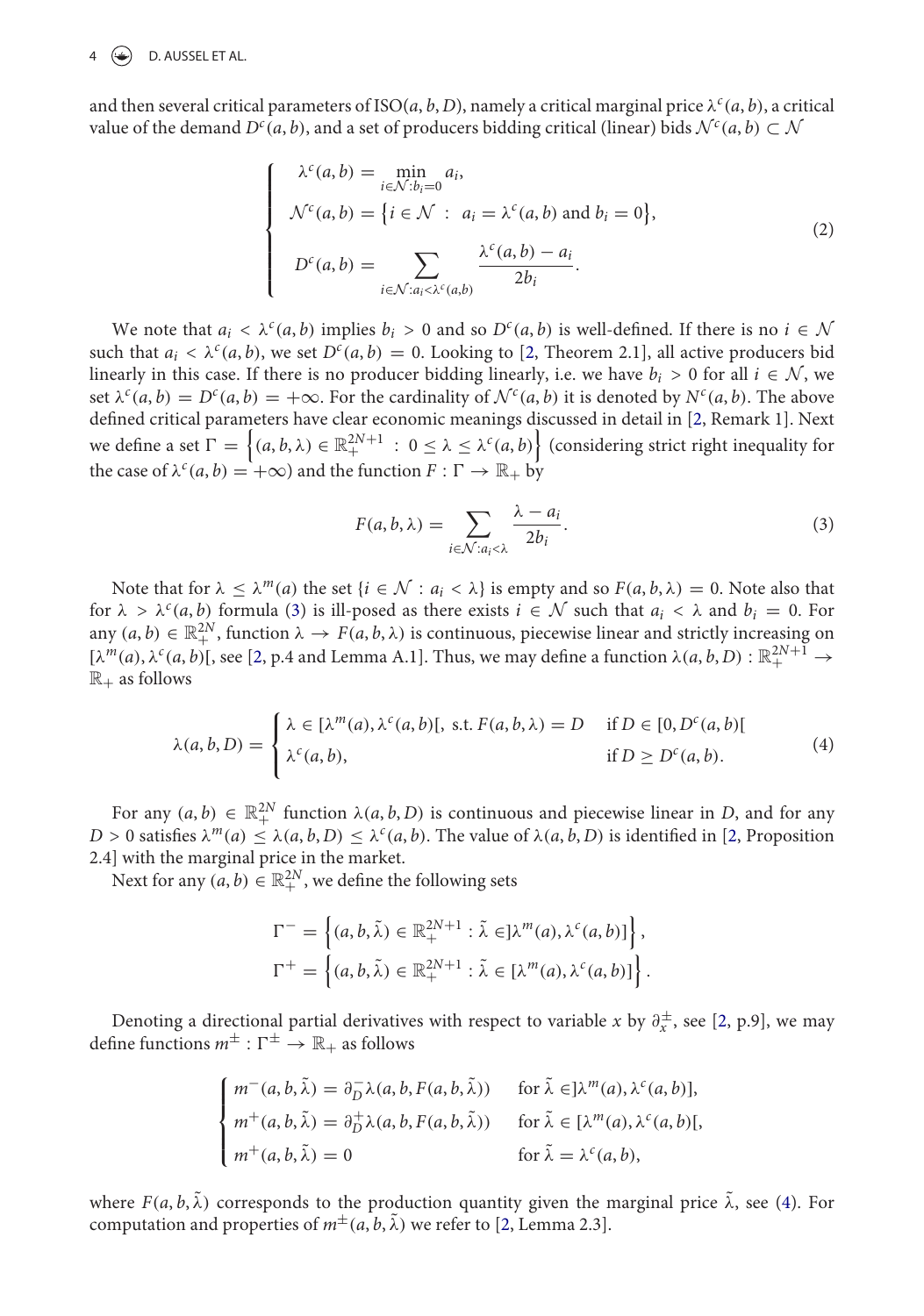To analyse the minimization problem  $P_i(a_{-i}, b_{-i}, D)$  of producer  $i \in \mathcal{N}$  in detail, we need to extend the previous notation to describe the market without producer  $i \in \mathcal{N}$ , i.e. a market consisting only of producers in  $\mathcal{N} \setminus \{i\}$ . We define

$$
\lambda^{c}(a_{-i}, b_{-i}) = \min_{j \in \mathcal{N} \setminus \{i\}, b_{j} = 0} a_{j},
$$

and similarly to (2) also the other critical parameters  $\mathcal{N}^c(a_{-i}, b_{-i}), D^c(a_{-i}, b_{-i})$  of ISO( $a_{-i}, b_{-i}, D$ ). Similarly, we define functions  $F(a_{-i}, b_{-i}, \lambda)$  and  $\lambda(a_{-i}, b_{-i}, D)$  following (3) and (4). Using this notation, we may introduce several production quantities being important for finding the best response of a producer:

$$
q_i^{\star}(a_{-i}, b_{-i}) = \frac{\lambda^c(a_{-i}, b_{-i}) - A_i}{2B_i},
$$
\n(5)

$$
q_i^0(a_{-i}, b_{-i}) = F(a_{-i}, b_{-i}, A_i) \text{ provided } A_i \leq \lambda^c(a_{-i}, b_{-i}),
$$
  
\n
$$
\lambda^m(a_{-i}) - A_i
$$
 (6)

$$
q_i^m(a_{-i}, b_{-i}) = \frac{\lambda^m(a_{-i}) - A_i}{2B_i + m^+(a_{-i}, b_{-i}, \lambda^m(a_{-i}))},
$$
\n
$$
\begin{cases}\n\lambda^c(a_{-i}, b_{-i}) - A_i & \text{for } \lambda^c(a_{-i}, b_{-i})\n\end{cases}
$$
\n(7)

$$
q_i^c(a_{-i}, b_{-i}) = \begin{cases} \frac{\lambda^c(a_{-i}, b_{-i}) - A_i}{2B_i + m^-(a_{-i}, b_{-i}, \lambda^c(a_{-i}, b_{-i}))} & \text{for } \lambda^m(a_{-i}) < \lambda^c(a_{-i}, b_{-i}),\\ 0 & \text{for } \lambda^m(a_{-i}) = \lambda^c(a_{-i}, b_{-i}). \end{cases}
$$
(8)

As shown in [2, Lemma 2.5],  $q_i^*(a_{-i}, b_{-i})$  sometimes corresponds to an ideal production quantity that is, given the production cost coefficients  $A_i$  and  $B_i$ , the production quantity providing the maximum of the profit function for producer *i*.

Now, let us recall the main result from [2] describing the best response of producer  $i \in \mathcal{N}$  with respect to various values of the demand *D >* 0.

**Corollary 2.1 (of [2, Theorem 3.1]):** Let  $D > 0$ ,  $(a_{-i}, b_{-i}) \in \mathbb{R}^{2N-2}_+$  for some  $i \in \mathcal{N}$  and consider the *problem*

$$
P_i(a_{-i}, b_{-i}, D) \qquad \qquad \tilde{\pi}_i = \sup_{a_i, b_i \ge 0} \pi_i(a_i, a_{-i}, b_i, b_{-i}, D).
$$

*Then one of the following alternatives holds:*

- (a) *if either*  $A_i \geq \lambda^c (a_{-i}, b_{-i})$  *or*  $D \in ]0, q_i^0 (a_{-i}, b_{-i})]$  *then*  $\tilde{\pi}_i = 0$ *,*
- (b) if  $D \in ]q_i^0(a_{-i},b_{-i}), D^c(a_{-i},b_{-i})+q_i^c(a_{-i},b_{-i})[$  then  $\tilde{\pi}_i > 0$  and there is a unique best response  $(\tilde{a}_i, \tilde{b}_i)$  given by  $\tilde{b}_i = 0$  and  $\tilde{a}_i \in [\lambda^m(a_{-i}), \lambda^c(a_{-i}, b_{-i})]$  satisfying

$$
\begin{cases}\n\tilde{a}_{i} = \lambda^{m}(a_{-i}) & \text{if } D \leq q_{i}^{m}(a_{-i}, b_{-i}), \\
\frac{\tilde{a}_{i} - A_{i}}{2B_{i} + m^{-}(a_{-i}, b_{-i}, \tilde{a}_{i})} \leq D - F(a_{-i}, b_{-i}, \tilde{a}_{i}) & \text{if } D > q_{i}^{m}(a_{-i}, b_{-i}), \\
\leq \frac{\tilde{a}_{i} - A_{i}}{2B_{i} + m^{+}(a_{-i}, b_{-i}, \tilde{a}_{i})}\n\end{cases}
$$
\n(9)

- (c) if  $D \ge D^{c}(a_{-i}, b_{-i}) + q_{i}^{c}(a_{-i}, b_{-i})$  and  $D \ne D^{c}(a_{-i}, b_{-i}) + (N^{c}(a_{-i}, b_{-i}) + 1) q_{i}^{*}(a_{-i}, b_{-i})$ *then*  $\tilde{\pi}_i > 0$  *and the best response does not exist,*
- (d) if  $D = D^{c}(a_{-i}, b_{-i}) + (N^{c}(a_{-i}, b_{-i}) + 1) q_{i}^{*}(a_{-i}, b_{-i})$  then  $\tilde{\pi}_{i} > 0$  and there is a unique best  $r$ *esponse* ( $\tilde{a}_i$ ,  $\tilde{b}_i$ ) = ( $\lambda^c(a_{-i}, b_{-i}), 0$ ).

Fixing  $(a_{-i}, b_{-i})$  ∈  $\mathbb{R}^{2N-2}_+$ , we see that for some values of *D* there is no maximizer in problem  $P_i(a_{-i}, b_{-i}, D)$  and so the best response of producer  $i \in \mathcal{N}$  does not exist. This situation is fully analysed in [2, Theorem 3.1], where a sequence of bids yielding a supremum of the profit is provided and the concept of limiting best response is used.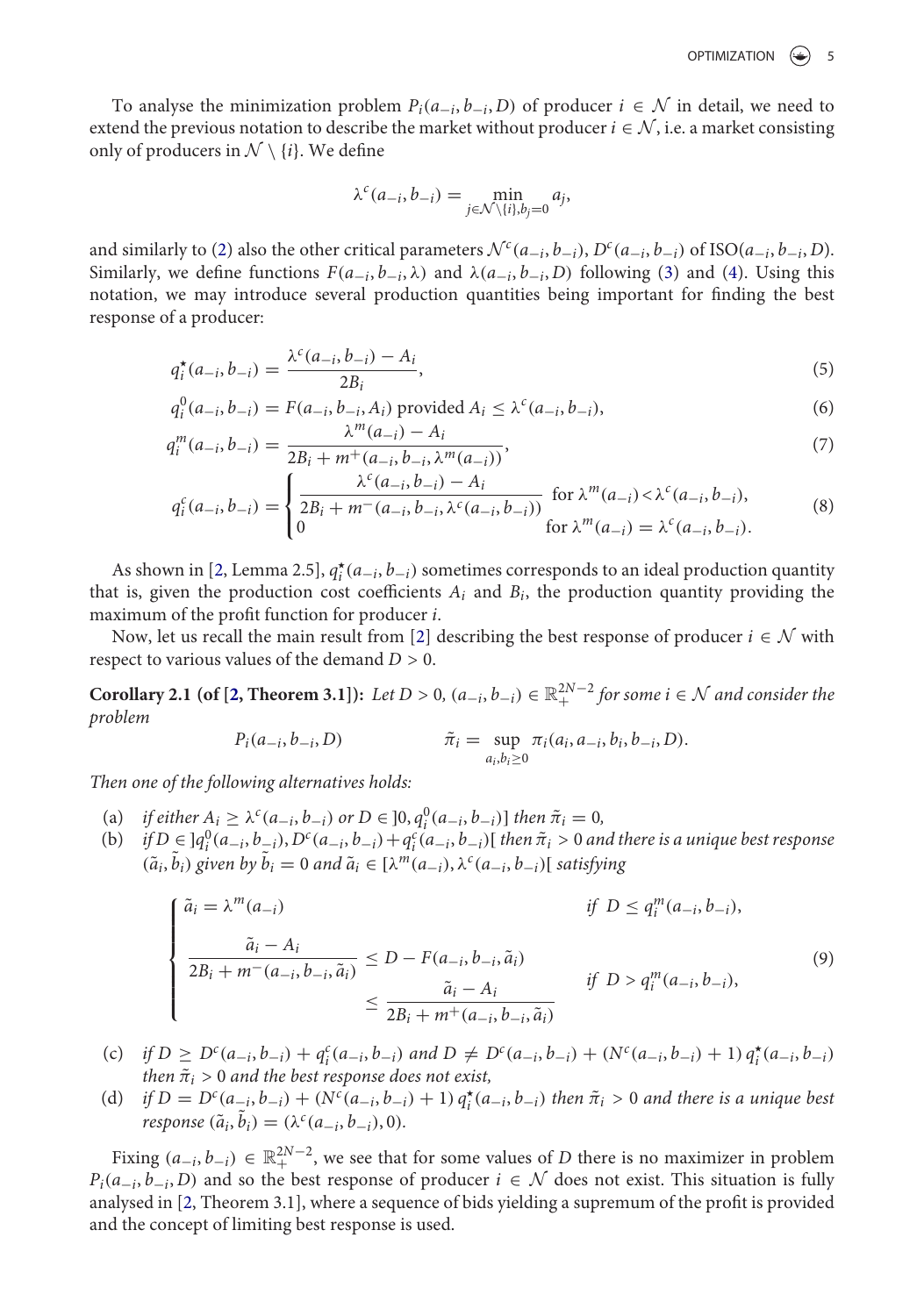$6 \quad \Leftrightarrow \quad$  D. AUSSEL ET AL.

#### **3. Main results**

In this section, we fully characterize the set  $\mathcal{E}(A, B, D)$  of Nash equilibria in the market (see definition (1)). To this end, we order all producers according to the linear coefficients of their true cost of production, thus we can assume that  $A_1 \leq A_2 \leq \cdots \leq A_N$ . Then, we define accordingly

$$
\mathcal{N}_{act}(A, B, D) = \{i \in \mathcal{N} : A_i < \lambda(A, B, D)\} = \{1, \ldots, N_{act}(A, B, D)\}.
$$

Note that  $N_{act}(A, B, D) \geq 1$  since we always have  $\lambda(A, B, D) > A_1$  using monotonicity of *F* stated in [2, Lemma A.1] and observing  $F(A, B, A_1) = 0$ . By similar arguments  $\lambda(A, B, D) < A_2$  implies  $A_1 < A_2$ . Now, the main result of this article is as follows.

 $\bf{Theorem 3.1:} \quad Let \,(A,B,D) \in \mathbb{R}^N_+ \times \mathbb{R}^N_{++} \times \mathbb{R}_{++} \, be \, given. \ Then, Nash\, equilibrium\, exists \, if\,and\,only$ *if*

- (a) *either*  $\lambda(A, B, D) < A_2$ ,
- (b) *or*  $\lambda(A, B, D) > A_2$  *and the following condition is satisfied*

$$
N_{act}(A, B, D)(A_i - A_1) = 2D(B_1 - B_i), \quad \forall i \le N_{act}(A, B, D). \tag{10}
$$

*In equilibrium, the set of active producers is*  $\mathcal{N}_{act}(A, B, D)$ *. Moreover, in case (a) it holds*  $N_{act}(A, B, D) = 1$  *and the set of Nash equilibria reads* 

$$
\mathcal{E}(A, B, D) = \bigcup_{\tilde{\lambda} \in ]A_1, A_2]} \left\{ (a, b) \in \mathbb{R}_+^{2N} : \begin{matrix} D \leq \frac{\tilde{\lambda} - A_1}{2B_1} \frac{\sum_{j>1; a_j = \tilde{\lambda}} \frac{1}{b_j}}{\frac{1}{B_1} + \sum_{j>1; a_j = \tilde{\lambda}} \frac{1}{b_j}}, \\ (a_1, b_1) = (\tilde{\lambda}, 0), \lambda^m(a_{-1}) = \tilde{\lambda}, \\ (a_i, b_i) \succ (\tilde{\lambda}, 0), \forall i > 1 \end{matrix} \right\},
$$
(11)

*and in case (b) we have*

$$
\mathcal{E}(A, B, D) = \left\{ (a, b) \in \mathbb{R}^{2N}_+ : \begin{aligned} (a_i, b_i) &= (\lambda(A, B, D), 0), \,\forall i \le N_{act}(A, B, D) \\ (a_i, b_i) &> (\lambda(A, B, D), 0), \,\forall i > N_{act}(A, B, D) \end{aligned} \right\}.
$$
\n<sup>(12)</sup>

Note that the set defined by formula (11), respectively (12), is not empty in case (a), respectively (b), of the above theorem. Indeed, in the forthcoming Corollary 4.1, some particular elements of these sets will be described.

To prove Theorem 3.1 we first provide several auxiliary lemmas describing properties of the following subsets of producers:

$$
\mathcal{N}_0(a, b \, D) = \{i \in \mathcal{N} : \pi_i(a, b, D) = 0, \text{ and } A_i \ge \lambda(a_{-i}, b_{-i}, D)\},
$$
\n
$$
\mathcal{N}_1(a, b, D) = \{i \in \mathcal{N} : D \in ]q_i^0(a_{-i}, b_{-i}), D^c(a_{-i}, b_{-i}) + q_i^c(a_{-i}, b_{-i})[,
$$
\n
$$
a_i \in [\lambda^m(a_{-i}), \lambda^c(a_{-i}, b_{-i})] \text{ satisfies (9), } b_i = 0\},
$$
\n
$$
\mathcal{N}_2(a, b, D) = \left\{i \in \mathcal{N} : \begin{array}{l} D = D^c(a_{-i}, b_{-i}) + (N^c(a_{-i}, b_{-i}) + 1) q_i^*(a_{-i}, b_{-i}), \\ a_i = \lambda^c(a_{-i}, b_{-i}), b_i = 0 \end{array}\right\},
$$

omitting the true cost coefficients  $(A, B) \in \mathbb{R}_+^N \times \mathbb{R}_{++}^N$  in the notation for the sake of simplicity again. In the lemma below, we show that in Nash equilibrium these groups of producers form a partition of  $N$ .

**Lemma 3.2:** For any  $(A, B, D) \in \mathbb{R}_+^N \times \mathbb{R}_{++}^N \times \mathbb{R}_{++}$  *it holds*  $(a, b) \in \mathcal{E}(A, B, D)$  *if and only if*  $\mathcal{N} = \mathcal{N}_0(a, b, D) \cup \mathcal{N}_1(a, b, D) \cup \mathcal{N}_2(a, b, D).$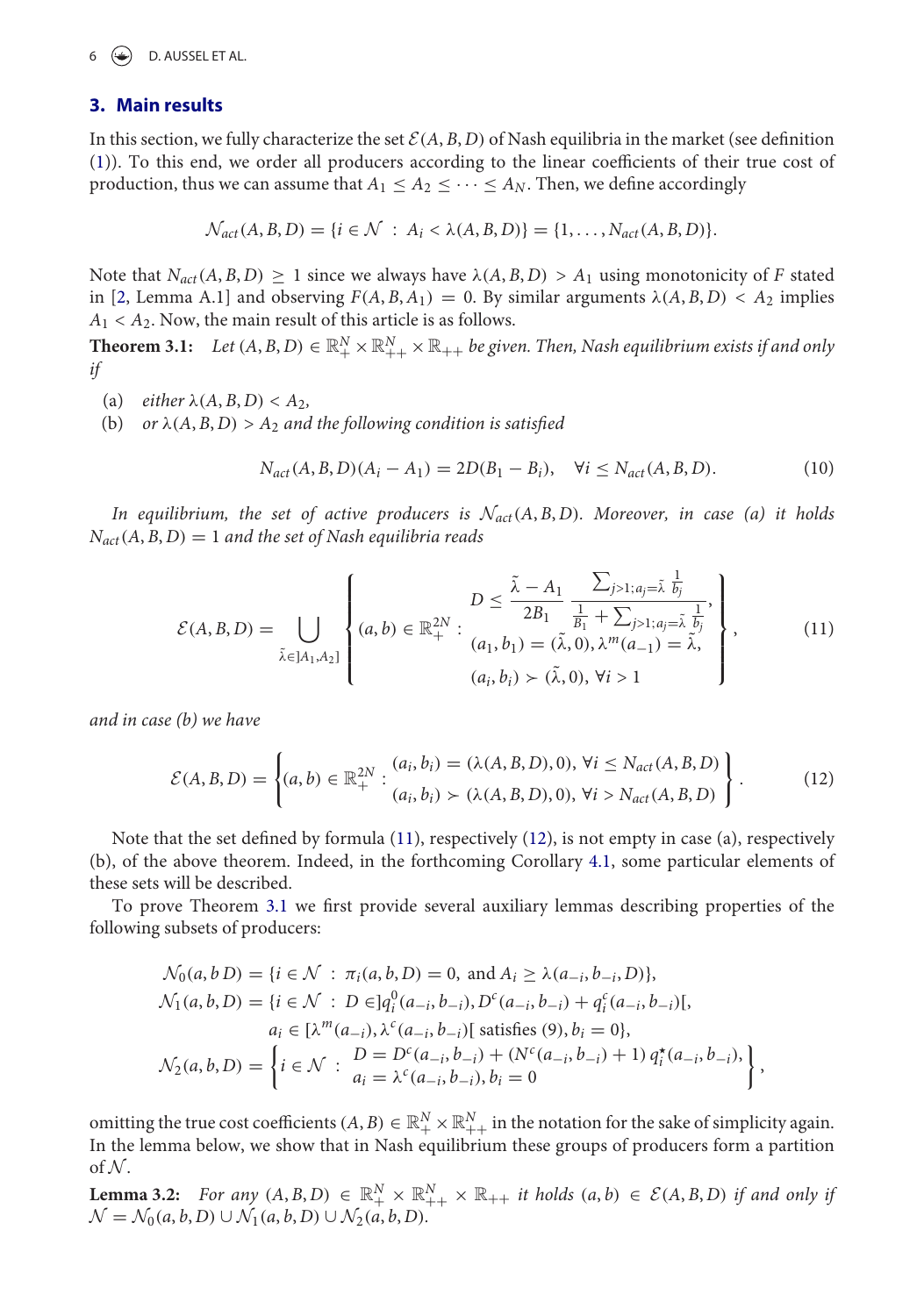*Proof:* By definition of a Nash equilibrium, any producer  $i \in \mathcal{N}$  provides the ISO with the best response bid, i.e. one of the bids described by statements (a), (b), (d) of Corollary 2.1. Similarly, once  $\mathcal{N} = \mathcal{N}_0(a, b, D) \cup \mathcal{N}_1(a, b, D) \cup \mathcal{N}_2(a, b, D)$  we are necessarily at equilibrium  $(a, b) \in \mathcal{E}(A, B, D)$ . To finish the proof we observe  $\mathcal{N}_0(a, b, D) = \{i \in \mathcal{N} | \pi_i(a, b, D) = 0 \text{ and } [A_i \geq \lambda^c(a_{-i}, b_{-i}) \text{ or } D \leq$ *q*<sup>0</sup>( $a_{-i}, b_{-i}$ )]} due to Corollary 2.1, definition of  $q_i^0$ ( $a_{-i}, b_{-i}$ ) and  $\lambda$ ( $a_{-i}, b_{-i}, D$ ).  $\Box$ 

To further describe the producers in  $\mathcal{N}_0(a, b, D)$  the following lemma is useful.

**Lemma 3.3:** At equilibrium, the producers of subset  $\mathcal{N}_0(a, b, D)$  are non active, that is, for any  $(a, b) \in \mathcal{E}(A, B, D)$  and any  $i \in \mathcal{N}_0(a, b, D)$  it holds  $q_i(a, b, D) = 0$ .

*Proof:* For brevity we use  $\lambda$  as a shortcut to denote  $\lambda(a, b, D)$  and assume  $q_i(a, b, D) > 0$  for a contradiction. Using [2, Theorem 2.1] we know that either  $a_i < \lambda$  and  $q_i(a, b, D) = \frac{\lambda - a_i}{2b_i}$ , or  $a_i = \lambda$ and  $q_i(a, b, D) = \frac{D - D^c(a, b)}{N^c(a, b)}$ . Moreover, we have  $\pi_i(a, b, D) = 0$  by definition of  $\mathcal{N}_0(a, b, D)$  and since  $q_i(a, b, D) > 0$  we necessarily have  $a_i - A_i + (b_i - B_i)q_i(a, b, D) = 0$ . Altogether, we obtain either  $\lambda + a_i - 2A_i = B_i q_i(a, b, D)$  or  $\lambda - A_i = B_i q_i(a, b, D)$ , respectively. Finally, observing  $\lambda \leq \lambda(a_{-i}, b_{-i}, D) \leq A_i$  due to [2, Lemma A.2] and  $i \in \mathcal{N}_0(a, b, D)$ , we have  $B_i q_i(a, b, D) < 0$ , a contradiction with  $q_i(a, b, D) > 0$ .

Then, from Corollary 2.1 we observe that if  $(a, b) \in \mathcal{E}(A, B, D)$  then for any  $i \in \mathcal{N}_1(a, b, D) \cup$  $\mathcal{N}_2(a, b, D)$  we have  $\pi_i(a, b, D) > 0$ . Thus, recalling Lemmas 3.2 and 3.3, we may state the following remark.

**Remark 1:** Note that once there is Nash Equilibrium in the market,  $(a, b) \in \mathcal{E}(A, B, D)$ , we have  $q_i(a, b, D) = 0 \Leftrightarrow \pi_i(a, b, D) = 0 \Leftrightarrow i \in \mathcal{N}_0(a, b, D)$ , and similarly  $q_i(a, b, D) > 0 \Leftrightarrow \pi_i(a, b, D) > 0$ 0  $\Leftrightarrow$  *i* ∈  $\mathcal{N}_1(a, b, D) \cup \mathcal{N}_2(a, b, D)$ .

The following properties of Nash equilibria will be of future use.

**Lemma 3.4:** *Let*  $(a, b) \in \mathcal{E}(A, B, D)$ *, then* 

- (i)  $D > D^c(a, b) = 0$  and  $\lambda(a, b, D) = \lambda^c(a, b)$ ,
- (ii) *for any i*  $\in$   $\mathcal{N}_0(a, b, D)$  *it holds*  $(a_i, b_i) \succ (\lambda(a, b, D), 0)$ ,<br>(iii)  $\mathcal{N}^c(a, b) = \mathcal{N}_1(a, b, D) \cup \mathcal{N}_2(a, b, D)$ .
- $\mathcal{N}^c(a, b) = \mathcal{N}_1(a, b, D) \cup \mathcal{N}_2(a, b, D).$

*Proof:* Using  $D > 0$  and Lemma 3.3 there has to be some  $j \in \mathcal{N}_1(a, b, D) \cup \mathcal{N}_2(a, b, D)$  such that  $q_j(a, b, D) > 0$ . For such *j* we have  $b_j = 0$ , thus also  $a_j = \lambda(a, b, D)$  and  $D > D^c(a, b)$  due to [2, Theorem 2.1]. Then,  $\lambda(a, b, D) = \lambda^c(a, b)$  results directly from the definition of  $\lambda(a, b, D)$ . Thus, the proof of (i) is done except for statement  $D^{c}(a, b) = 0$  which will be shown later.

Now for any  $i \in \mathcal{N}_0(a, b, D)$  and according to Lemma 3.3 we have  $q_i(a, b, D) = 0$ , and by [2, Theorem 2.1] there are three variants of bids leading to  $q_i(a, b, D) = 0$ . However, variant  $D = D^c(a, b)$ with  $a_i = \lambda(a, b, D)$  and  $b_i = 0$  is avoided due to the statement (i). Thus, we showed (ii).

By combining the statements (ii) and  $\lambda(a, b, D) = \lambda^c(a, b)$  we see  $\mathcal{N}_0(a, b, D) \cap \mathcal{N}^c(a, b) = \emptyset$ . Now, for any  $i \in \mathcal{N}_1(a, b, D) \cup \mathcal{N}_2(a, b, D)$  we have  $b_i = 0$  and  $a_i \leq \lambda^c(a_{-i}, b_{-i})$ , thus  $a_i = \lambda^c(a, b)$ ,  $i \in \mathcal{N}^c(a, b)$ , and so (iii) is proved.

Finally, we can deduce  $D<sup>c</sup>(a, b) = 0$  from the definition using statements (ii), (iii) and  $\lambda(a, b, D) =$  $\lambda^c(a, b)$  to finish the proof of (i).

Let us now describe splitting of the active producers between the sets  $\mathcal{N}_1(a, b, D)$  and  $\mathcal{N}_2(a, b, D)$ for (*a*, *b*) being a Nash equilibrium. We will see that there are only two possibilities.

**Proposition 3.5:** Let  $(a, b) \in \mathcal{E}(A, B, D)$ , then one of these alternatives is satisfied:

- (a)  $|\mathcal{N}_1(a, b, D)| = 1$  *and*  $\mathcal{N}_2(a, b, D) = \emptyset$ *.*
- (b)  $\mathcal{N}_1(a, b, D) = \emptyset$  and  $|\mathcal{N}_2(a, b, D)| \geq 2$ ,

Note that both alternative configurations of the market in equilibrium described by the above proposition have clear economic meaning: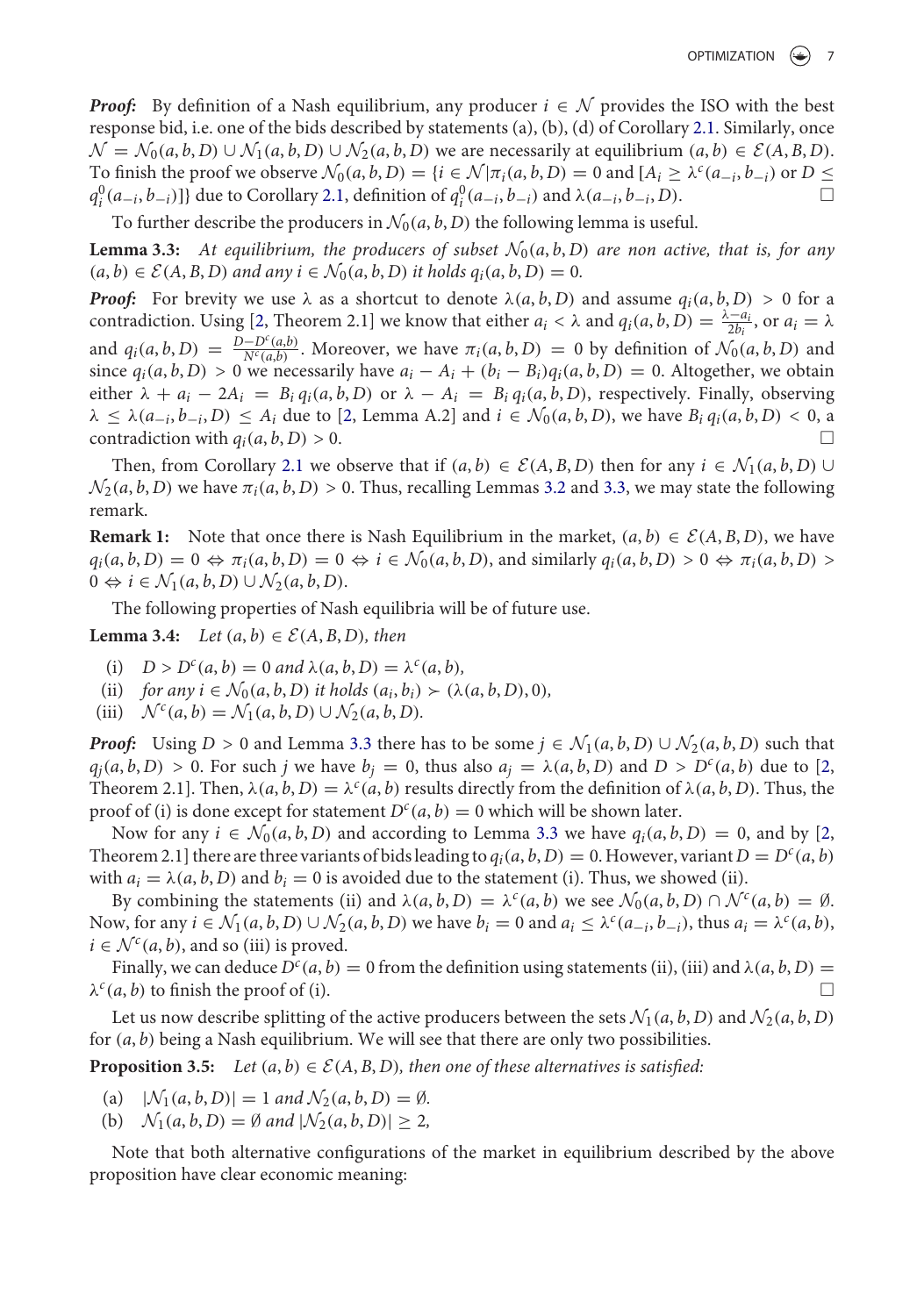- case (a) corresponds to a 'monopolistic configuration' where only one producer is active in the market.
- case (b) corresponds to 'competitive configuration' where several producers are active in the market.

*Proof:* We prove this proposition in three steps. First we show  $|\mathcal{N}_1(a, b, D)| \leq 1$  by contradiction. To this end, observe that if  $k, l \in \mathcal{N}_1(a, b, D), k \neq l$  then  $a_k < \lambda^c (a_{-k}, b_{-k}) \leq a_l < \lambda^c (a_{-l}, b_{-l}) \leq a_k$ where both definitions of  $\mathcal{N}_1(a, b, D)$  and  $\lambda^c$  are used twice.

Next, we show that  $|N_1(a, b, D)| = 1$  implies  $N_2(a, b, D) = \emptyset$ . Assuming  $k \in N_1(a, b, D)$  and  $l \in \mathcal{N}_2(a, b, D)$  for a contradiction, we may write  $\lambda^c(a, b) = a_k < \lambda^c(a_{-k}, b_{-k}) \le a_l = \lambda^c(a_{-l}, b_{-l})$  $\lambda^c(a, b)$  where we use the definitions of  $\lambda^c(a_{-i}, b_{-i}, D)$  and  $\mathcal{N}_1(a, b, D)$ , the fact that  $k \neq l$ , and the definition of  $\mathcal{N}_2(a, b, D)$ .

Finally, for  $\mathcal{N}_1(a, b, D) = \emptyset$  we show that  $|\mathcal{N}_2(a, b, D)| \geq 2$ . First, if  $\mathcal{N}_2(a, b, D) = \emptyset$  then we have  $\mathcal{N} = \mathcal{N}_0(a, b, D)$ , and by using Lemma 3.3 we observe  $D = 0$ , a contradiction with  $D > 0$ . Second, assuming  $\mathcal{N}_2(a, b, D) = \{k\}$  and using Lemma 3.4(iii) we have  $\mathcal{N}^c(a, b) = \{k\}$ , thus  $a_k < \lambda^c(a_{k,k}, b_{k,k})$ , a contradiction with  $k \in \mathcal{N}_2(a, b, D)$ . thus  $a_k < \lambda^c (a_{-k}, b_{-k})$ , a contradiction with  $k \in \mathcal{N}_2(a, b, D)$ .

#### **4. A numerical example**

The set of Nash equilibria  $E(A, B, D)$  as given by Theorem 3.1 is too rich to be well illustrated by a figure. This is caused by the fact that in Corollary 2.1 we do not prescribe any particular bid to non-profiting producers, i.e. producers  $i \in \mathcal{N}$  such that  $\tilde{\pi}_i = 0$ , see also the definition of  $\mathcal{N}_0(a, b, D)$ . We have already shown that these producers do not produce, see Lemma 3.3, but still their actual bids have influence on the marginal price in equilibrium, see Theorem 3.1(b). To simplify the problem, we will further consider just equilibria  $(a, b) \in \mathcal{E}(A, B, D)$  such that condition

(H) 
$$
\tilde{\pi}_i = 0 \Rightarrow (a_i, b_i) = (A_i, B_i), \quad \forall i \in \mathcal{N}
$$

is satisfied. Denoting a set of such equilibria  $\tilde{\mathcal{E}}(A, B, D)$ , we show that it contains at maximum one element, and may be fully described in terms of the data (*A*, *B*, *D*).

 $\textbf{Corollary 4.1 (of Theorem 3.1):}$  *Let*  $(A, B, D) \in \mathbb{R}_+^N \times \mathbb{R}_{++}^N \times \mathbb{R}_{++}$  *be given. Then, Nash equilibrium such that* (*H*) *is satisfied exists if and only if*

(a) *either*

$$
D \le \frac{A_2 - A_1}{2B_1} \frac{\sum_{j:A_j = A_2} \frac{1}{B_j}}{\frac{1}{B_1} + \sum_{j:A_j = A_2} \frac{1}{B_j}},
$$
\n(13)

(b) *or D* >  $\frac{A_2 - A_1}{2R}$  $\frac{2B_1}{2B_1}$  and the following condition is satisfied

$$
N_{act}(A, B, D)(A_i - A_1) = 2D(B_1 - B_i), \quad \forall i \le N_{act}(A, B, D).
$$
 (14)

 $M$ oreover, in both cases such an equilibrium is unique,  $\tilde{\mathcal{E}}(A,B,D)=\{(\tilde{a},\tilde{b})\}$ , in case (a) given by

$$
(\tilde{a}_1, \tilde{b}_1) = (A_2, 0), \quad (\tilde{a}_i, \tilde{b}_i) = (A_i, B_i), \quad \forall i > 1,
$$

*and in case (b) by*

$$
(a_i, b_i) = (\lambda(A, B, D), 0), \quad \forall i \le N_{act}(A, B, D),
$$
  

$$
(a_i, b_i) = (A_i, B_i), \quad \forall i > N_{act}(A, B, D).
$$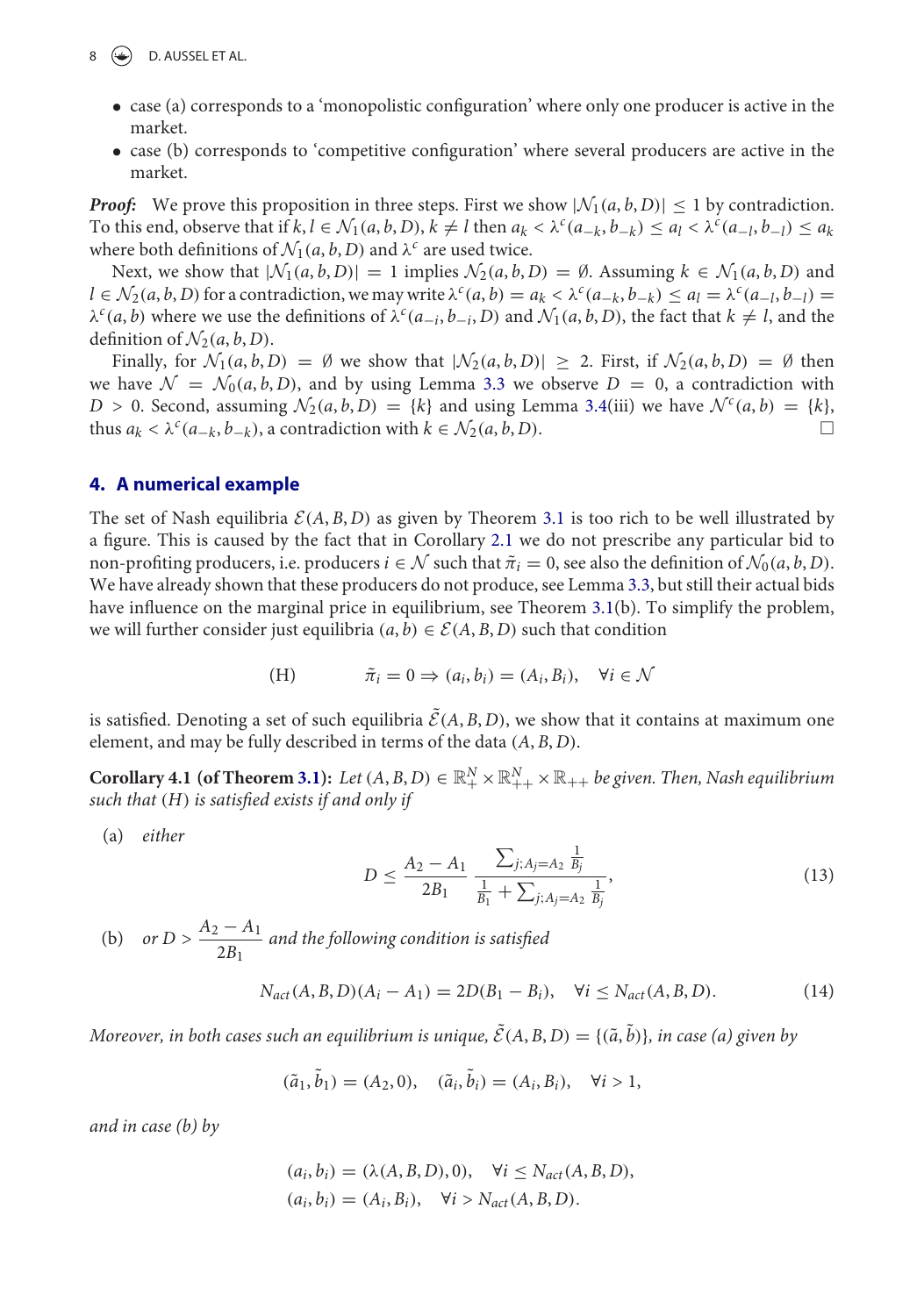

**Figure 1.** This figure shows the set  $\Omega = \Omega_q \cup \Omega_{b1} \cup \Omega_{b2}$  of all points  $(A_2, B_2, D)$  such that Nash equilibrium satisfying (H) exists provided  $(A_1, B_1) = (5, 3)$ , as given in Example 4.2. Component  $\Omega_a$  corresponds to the blue volume, component  $\Omega_{b1}$  is given by the above curved surface, and  $\Omega_{b2}$  is the black line. The red plane given by  $D = 0.04$  denotes the cutting plane used to plot Figure 2.

*Proof of Corollary 4.1:* We find all  $(a, b) \in \mathcal{E}(A, B, D)$  such that  $(a_i, b_i) = (A_i, B_i)$  for all  $i >$  $N_{act}(A, B, D)$ . First, assuming  $\lambda(A, B, D) < A_2$  and using Theorem 3.1(a), we necessarily obtain  $\tilde{\lambda} = \lambda^m(a_{-1}) = \lambda^m(A_{-1}) = A_2$ , thus arriving at condition (13). Moreover, this condition implies  $D < \frac{A_2 - A_1}{2B_1}$ , or equivalently  $\lambda(A, B, D) < A_2$  since  $(A_2 - A_1)/(2B_1) = F(A, B, A_2)$  and using [2, Lemma A.1], and so we may drop the latter inequality from our assumptions. To show statement (b), we use (12), set  $(a_i, b_i) = (A_i, B_i)$  for all  $i > N_{act}(A, B, D)$ , and then reformulate assumption  $\lambda(A, B, D) > A_2$  in terms of *D* in the same way as in the case (a), the proof is done.

**Example 4.2:** To illustrate the properties of a set of Nash equilibria satisfying (*H*), consider a simple market with two producers  $\mathcal{N} = \{1, 2\}$ , such that  $(A_1, B_1) = (5, 3)$ . Note that we still assume  $A_1 \leq A_2$ as discussed in the beginning of Section 3. Then we may define a set

$$
\Omega = \left\{ (A_2, B_2, D) \in \mathbb{R}_+ \times \mathbb{R}_{++} \times \mathbb{R}_+ : \tilde{\mathcal{E}}(A_1, A_2, B_1, B_2, D) \neq \emptyset \right\}.
$$

From Corollary 4.1 we can deduce that  $\Omega$  consists of a union of two subsets  $\Omega_a$  and  $\Omega_b$ . Moreover, for  $\Omega_b$  we see that  $\Omega_b = \Omega_{b1} \cup \Omega_{b2}$ , with all these sets given as follows:

$$
\Omega_a = \left\{ (A_2, B_2, D) \in ]A_1, +\infty[\times \mathbb{R}_{++} \times \mathbb{R}_+ : D \le \frac{1}{2} \frac{A_2 - A_1}{B_1 + B_2} \right\},\
$$
  
\n
$$
\Omega_{b1} = \left\{ (A_2, B_2, D) \in ]A_1, +\infty[\times]0, B_1[\times \mathbb{R}_+ : D = \frac{A_2 - A_1}{B_1 - B_2} \right\},\
$$
  
\n
$$
\Omega_{b2} = \left\{ (A_2, B_2, D) \in \{A_1\} \times \{B_1\} \times \mathbb{R}_+ \right\}.
$$

These sets of Nash equilibria are depicted in Figures 1 and 2.

# **5. Proof of Theorem 3.1**

To prove Theorem 3.1, we denote the right-hand side of (11) and (12) by  $\mathcal{E}_1(A, B, D)$  and  $\mathcal{E}_2(A, B, D)$ , respectively, and state several auxiliary lemmas.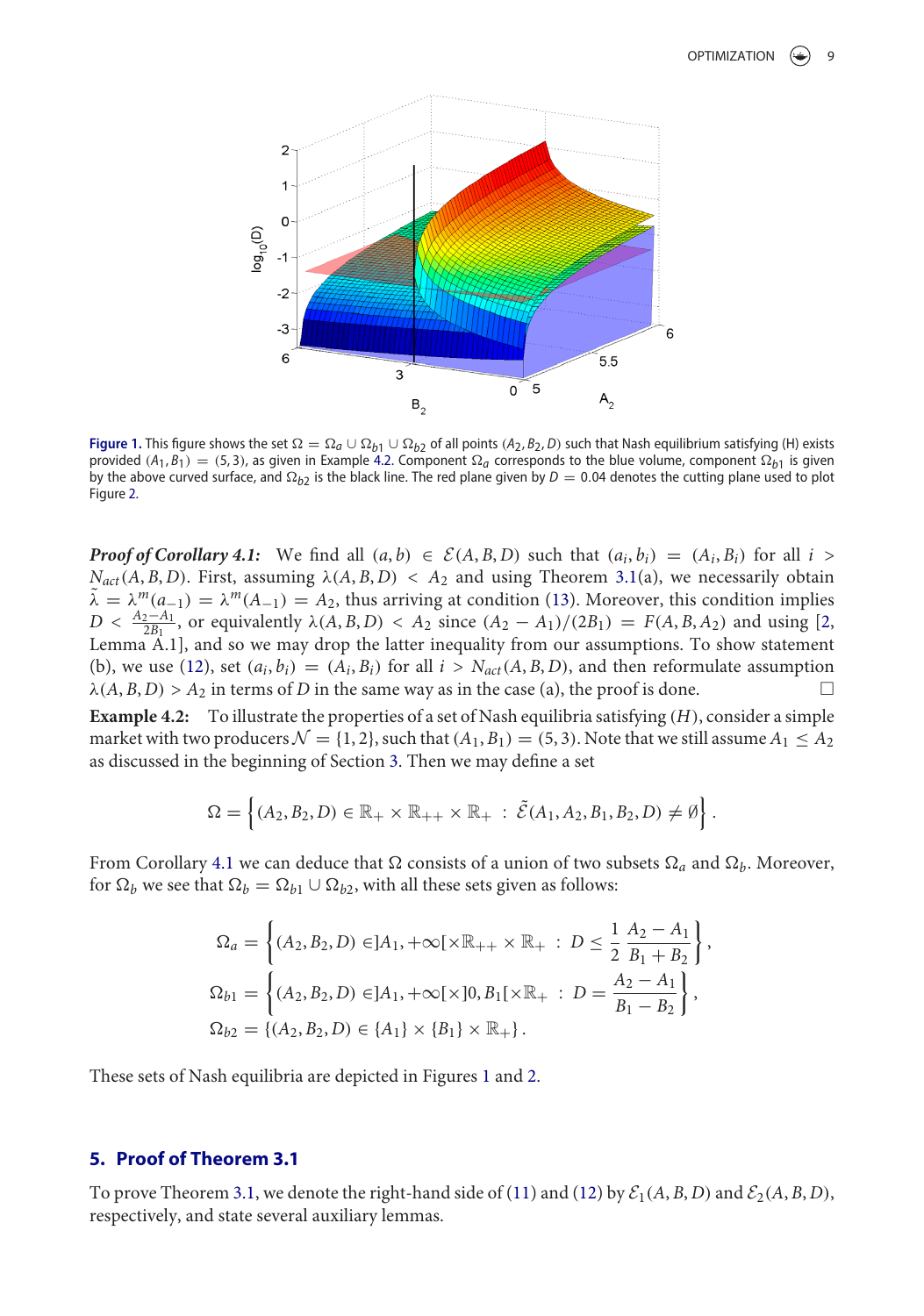10  $\left(\bigstar\right)$  D. AUSSEL ET AL.



**Figure 2.** In this figure we depict all points  $(A_2, B_2)$  such that Nash equilibrium satisfying (H) exists provided  $(A_1, B_1) = (5, 3)$ , as given in Example 4.2, and *D* = 0.04. This value of demand corresponds to the red cutting plane plotted in Figure 1.

**Lemma 5.1:** *Let*  $(a, b) \in \mathbb{R}^{2N}_+$  *be such that*  $a_1 = \lambda^m(a_{-1})$ *. Then*  $D \le q_1^m(a_{-1}, b_{-1})$  *if and only if* 

$$
D \le \frac{a_1 - A_1}{2B_1} \frac{\sum_{j>1; a_j = a_1} \frac{1}{b_j}}{\frac{1}{B_1} + \sum_{j>1; a_j = a_1} \frac{1}{b_j}}.
$$
\n(15)

.

*Proof:* From the definition of  $q_i^m(a_{-i}, b_{-i})$ , see (7), we observe that condition  $D \le q_1^m(a_{-1}, b_{-1})$  in our setting actually reads

$$
D \le \frac{a_1 - A_1}{2B_1 + m^+(a_{-1}, b_{-1}, a_1)}
$$

This is, after a short calculation, equivalent to  $(15)$  due to  $[2, \text{Lemma } 2.3]$ .

We will now demonstrate that any equilibrium of the market corresponding to a monopolistic configuration has to be an element of  $\mathcal{E}_1(A, B, D)$ .

**Lemma 5.2:** Let  $(a, b)$  ∈  $\mathcal{E}(A, B, D)$  be such that  $|\mathcal{N}_1(a, b, D)| = 1$  and  $\mathcal{N}_2(a, b, D) = ∅$ *, then*  $(a, b) \in \mathcal{E}_1(A, B, D)$ .

*Proof:* Let  $(a, b) \in \mathcal{E}(A, B, D)$  and denote  $\mathcal{N}_1(a, b, D) = \{k\}$  and  $\lambda_{eq} = \lambda(a, b, D)$ . Then we have  $(a_i, b_i) \succ (\lambda_{eq}, 0)$  for all  $i \in \mathcal{N}_0(a, b, D)$  due to Lemma 3.4(ii), thus according to Lemma 3.2 also λ*m*(*a*−*k*) ≥ λ*eq*. Now, we observe λ*eq* = λ*c*(*a*, *b*) = *ak* ≥ λ*m*(*a*−*k*) using Lemma 3.4(i) and *k* ∈  $\mathcal{N}_1(a, b, D)$ . Thus, necessarily  $a_k = \lambda_{eq} = \lambda^m(a_{-k})$ . Now, we prove that  $a_k = \lambda^m(a_{-k})$  and  $k \in$  $\mathcal{N}_1(a, b, D)$  implies

$$
D \le q_k^m(a_{-k}, b_{-k}) = \frac{a_k - A_k}{2B_k + m^+(a_{-k}, b_{-k}, a_k)}.
$$
\n(16)

Indeed, if  $D > q_k^m(a_{-k}, b_{-k})$  then one obtains  $D - F(a_{-k}, b_{-k}, a_k) \le q_k^m(a_{-k}, b_{-k})$  in (9) due to *k* ∈ *N*<sub>1</sub>(*a*, *b*, *D*), a contradiction since *F*( $a_{-k}$ ,  $b_{-k}$ ,  $a_k$ ) = 0 because  $a_k = \lambda^m(a_{-k})$ .

For any  $j \in \mathcal{N}_0(a, b, D)$  we have  $A_j \geq \lambda(a_{-j}, b_{-j}, D) \geq \lambda_{eq}$  using [2, Lemma A.2], thus also  $\lambda^m(A_{-k}) \geq \lambda_{eq} = a_k$ . Moreover,  $a_k > A_k$  due to (16) together with *D* > 0. Thus, we may identify  $k = 1$  with respect to the ordering of producers, and the proof is complete by setting  $\lambda = \lambda_{eq}$ , rewriting (16) according to Lemma 5.1, and realizing that  $\lambda^{m}(A_{-k}) = \lambda^{m}(A_{-1}) = A_2$ .

Symmetrically to the previous lemma, we will now show that any equilibrium of the market corresponding to a non-monopolistic configuration must be an element of  $\mathcal{E}_2(A, B, D)$ .

**Lemma 5.3:** Let  $(a, b) \in \mathcal{E}(A, B, D)$  be such that  $\mathcal{N}_1(a, b, D) = \emptyset$  and  $|\mathcal{N}_2(a, b, D)| \geq 2$ , then  $(a, b) \in E_2(A, B, D)$ .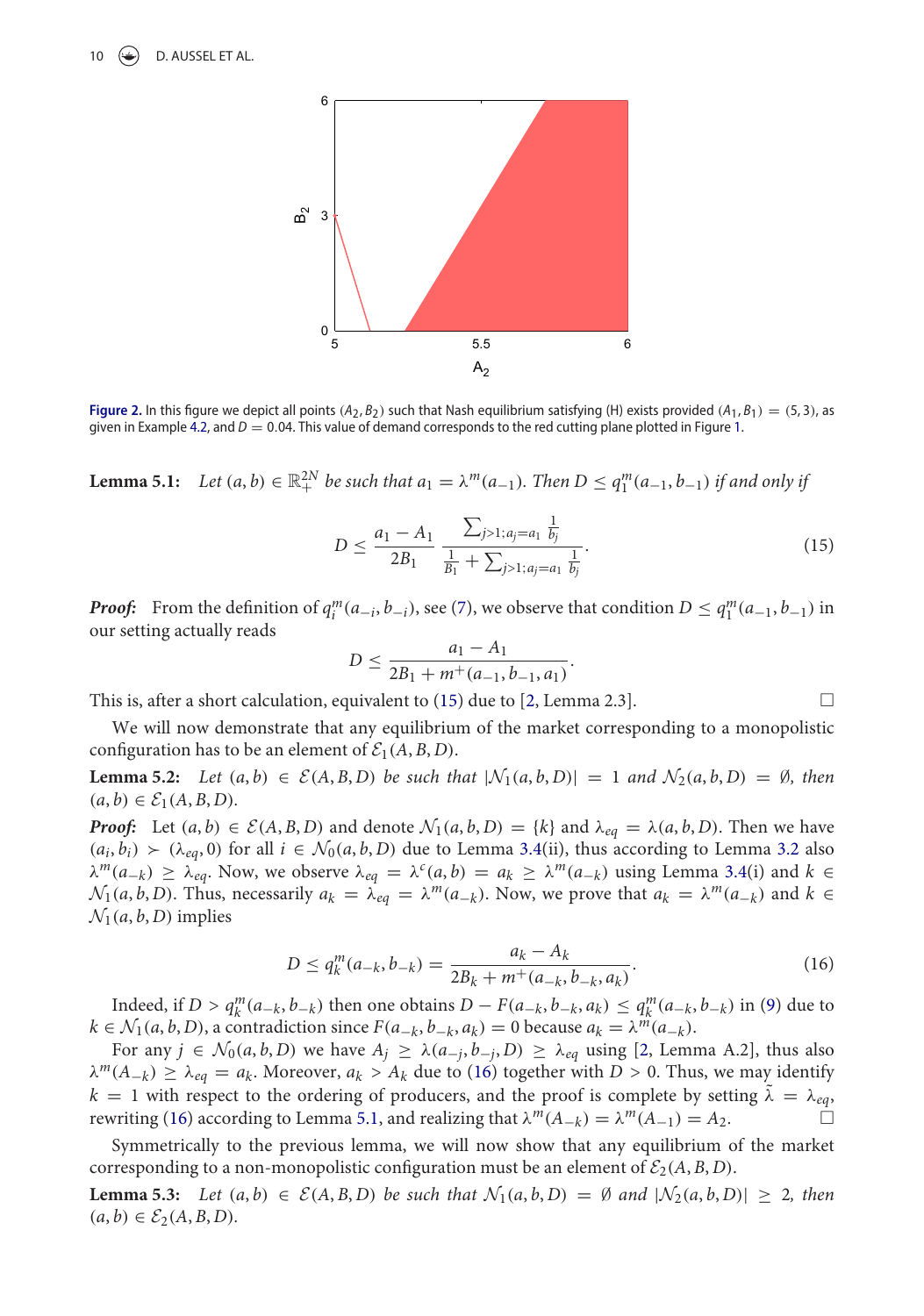*Proof:* Let us denote  $\lambda_{eq} = \lambda(a, b, D)$  and show first that  $\mathcal{N}_{act}(A, B, D) = \mathcal{N}_2(a, b, D)$ . Using Lemma 3.4 and the definition of  $\mathcal{N}_2(a, b, D)$  we observe  $D^c(a, b) = 0$ ,  $\mathcal{N}^c(a, b) = \mathcal{N}_2(a, b, D)$  and  $\lambda_{eq} =$  $\lambda^{c}(a,b) = \lambda^{c}(a_{-i},b_{-i}) = a_{i}$  for any  $i \in \mathcal{N}_{2}(a,b,D)$ . Then we have  $0 \leq D^{c}(a_{-i},b_{-i}) \leq D^{c}(a,b) = 0$ and so

$$
q_i^{\star}(a_{-i}, b_{-i}) = \frac{D}{|\mathcal{N}_2(a, b, D)|} = \frac{\lambda_{eq} - A_i}{2B_i} > 0
$$
 (17)

still for any  $i \in \mathcal{N}_2(a, b, D)$ .

Now, for any  $j \in \mathcal{N}_0(a, b, D)$  we observe

$$
\lambda_{eq} \le \lambda(a_{-j}, b_{-j}, D) \le A_j \tag{18}
$$

due to [2, Lemma A.2] and the definition of  $\mathcal{N}_0(a, b, D)$ . Thus,  $\{j : A_j < \lambda_{eq}\} \cap \mathcal{N}_0(a, b, D) = \emptyset$  and, according to Lemma 3.2,  $\{j : A_j < \lambda_{eq}\} \subset \mathcal{N}_2(a, b, D)$ . Using the inequality stated in (17), we observe that the previous inclusion is, actually, an equality . Since  $B_i > 0$  for any  $i \in \mathcal{N}$ , it holds  $\lambda^c(A, B) =$  $+∞$ . Thus recalling the definition of *F* and using (17), we have  $F(A, B, \lambda_{eq}) = \sum_{i \in \mathcal{N}_2(a, b, D)}$  $\frac{\lambda_{eq}-A_i}{2B_i}$  = *D*, or equivalently  $\lambda_{eq} = \lambda(A, B, D)$ . This prove that  $\mathcal{N}_{act}(A, B, D) = \{j : A_j < \lambda_{eq}\} = \mathcal{N}_2(a, b, D)$ .

Now, assumption  $|\mathcal{N}_2(a, b, D)| \geq 2$  implies  $\lambda(A, B, D) > A_2$ . To verify (10) we may use (17). Indeed, for any  $i \leq N_{act}(A, B, D)$  we have  $N_{act}(A, B, D)(\lambda_{eq}-A_i) = 2DB_i$ , thus also  $N_{act}(A, B, D)(\lambda_{eq}-A_i)$  $A_1$ ) = 2*DB*<sub>1</sub>, and finally (10). To finish the proof, we observe that  $N_{act}(A, B, D) < j \le N$  is now equivalent to  $j \in \mathcal{N}_0(a, b, D)$  using (18), and so  $(a_j, b_j) \succ (\lambda_{eq}, 0)$  due to Lemma 3.4(ii).

**Lemma 5.4:**  $Let (A, B, D) \in \mathbb{R}_{+}^{N} \times \mathbb{R}_{++}^{N} \times \mathbb{R}_{++}$ , then  $\mathcal{E}_1(A, B, D) \subset \mathcal{E}(A, B, D)$ .

*Proof:* To show  $\mathcal{E}_1(A, B, D) \subset \mathcal{E}(A, B, D)$  we may equivalently prove that  $\mathcal{N} = \mathcal{N}_0(a, b, D) \cup$  $\mathcal{N}_1(a, b, D) \cup \mathcal{N}_2(a, b, D)$  for any  $(a, b) \in \mathcal{E}_1(A, B, D)$ , see Lemma 3.2. To this end we will prove that  $1 \in$  $\mathcal{N}_1(a, b, D)$  and  $\mathcal{N} \setminus \{1\} \subset \mathcal{N}_0(a, b, D)$  for any  $(a, b) \in \mathcal{E}_1(A, B, D)$ , since  $\mathcal{N}_0(a, b, D) \cup \mathcal{N}_1(a, b, D) \cup \mathcal{N}_2(a, b, D)$  $\mathcal{N}_2(a, b, D) \subset \mathcal{N}$  always. Take any  $(a, b) \in \mathcal{E}_1(A, B, D)$  and denote the respective value  $\lambda$  in (11) by  $\lambda_{eq} \in ]A_1, A_2]$ . From the definition of  $\mathcal{E}_1(A, B, D)$  we have  $D \le q_1^m(a_{-1}, b_{-1})$  due to  $a_1 = \lambda^m(a_{-1})$ using Lemma 5.1, thus also (9) for  $i = 1$ . Additionally, the last equality together with  $(a_i, b_i) > (\lambda_{ea}, 0)$ for all *i* > 1 implies  $\lambda^m(a_{-1}) < \lambda^c(a_{-1}, b_{-1})$ . This means that  $q_1^c(a_{-1}, b_{-1})$  is given by the first part of (8), and usingformulas in [2, Lemma 2.3] also*m*+(*a*−1, *b*−1, λ*m*(*a*−1)) ≥ *m*−(*a*−1, *b*−1, λ*c*(*a*−1, *b*−1)). Thus  $q_1^m(a_{-1}, b_{-1}) < q_1^c(a_{-1}, b_{-1})$  and so  $D \leq q_1^m(a_{-1}, b_{-1}) < D^c(a_{-1}, b_{-1}) + q_1^c(a_{-1}, b_{-1})$ . Moreover, we have  $D > q_1^0(a_{-1}, b_{-1}) = F(a_{-1}, b_{-1}, A_1) = 0$  since  $A_1 < a_1 = \lambda^m(a_{-1})$  and so 1 ∈  $\mathcal{N}_1(a, b, D)$ . Next, we take any  $k \in \mathcal{N}$  such that  $k > 1$ , and show  $k \in \mathcal{N}_0(a, b, D)$ . From the definition of  $\mathcal{E}_1(A, B, D)$  and  $D^c(a, b)$  we observe  $D^c(a, b) = F(a, b, \lambda^c(a, b)) = 0$  since  $\lambda^c(a, b) =$  $a_1 = \lambda^m(a_{-1})$ , then  $q_k(a, b, D) = 0$  as given by [2, Theorem 2.1] due to  $(a_k, b_k) \succ (\lambda_{ea}, 0)$ , and so  $\pi_k(a, b, D) = 0$ . Then we show  $D^c(a_{-k}, b_{-k}) = 0$  again from the definition since  $\lambda^c(a_{-k}, b_{-k}) = a_1$ . Finally,  $\lambda(a_{-k}, b_{-k}, D) = \lambda^c(a_{-k}, b_{-k}) = a_1 \leq A_k$  using  $a_1 \leq \lambda^m(A_{-1})$ , and so  $k \in \mathcal{N}_0(a, b, D)$ .<br>Thus we showed  $\mathcal{E}_1(A, B, D) \subset \mathcal{E}(A, B, D)$ . Thus we showed  $\mathcal{E}_1(A, B, D) \subset \mathcal{E}(A, B, D)$ .

**Lemma 5.5:** Let  $(A, B, D) \in \mathbb{R}_+^N \times \mathbb{R}_{++}^N \times \mathbb{R}_{++}$  be such that  $\lambda(A, B, D) > A_2$  and condition (10) is *satisfied, then*  $\mathcal{E}_2(A, B, D) \subset \mathcal{E}(A, B, D)$ .

*Proof:* By similar arguments as in the proof of Lemma 5.4 it suffices to show  $\{1, \ldots, N_{act}(A, B, D)\} \subset$  $\mathcal{N}_2(a, b, D)$  and  $\{N_{act}(A, B, D) + 1, \ldots, N\} \subset \mathcal{N}_0(a, b, D)$  for any  $(a, b) \in \mathcal{E}_2(A, B, D)$ . From definition we see that  $\lambda(A, B, D) > A_2$  is equivalent to  $N_{act}(A, B, D) \geq 2$ . Then for any  $(a, b) \in \mathcal{E}_2(A, B, D)$ and for any  $i \in \mathcal{N}$  it holds  $a_i \geq \lambda^c(a,b) = \lambda^c(a_{-i},b_{-i}) = \lambda(A,B,D)$ , and so also  $D^c(a,b) =$  $D^{c}(a_{-i}, b_{-i}) = 0$  and  $N^{c}(a, b) = N_{act}(A, B, D)$  due to the definition of  $\mathcal{E}_2(A, B, D)$ .

Further, consider  $i \leq N_{act}(A, B, D)$ , then  $N^c(a_{-i}, b_{-i}) + 1 = N^c(a, b) = N_{act}(A, B, D)$ , thus if we show also  $D = N_{act}(A, B, D) q_i^*(a_{-i}, b_{-i})$  we will prove  $i \in \mathcal{N}_2(a, b, D)$ . To this end we show that the last equality is implied by (10). First observe that  $\overline{\lambda} = A_i + 2B_i(D/N_{act}(A, B, D))$  is well defined for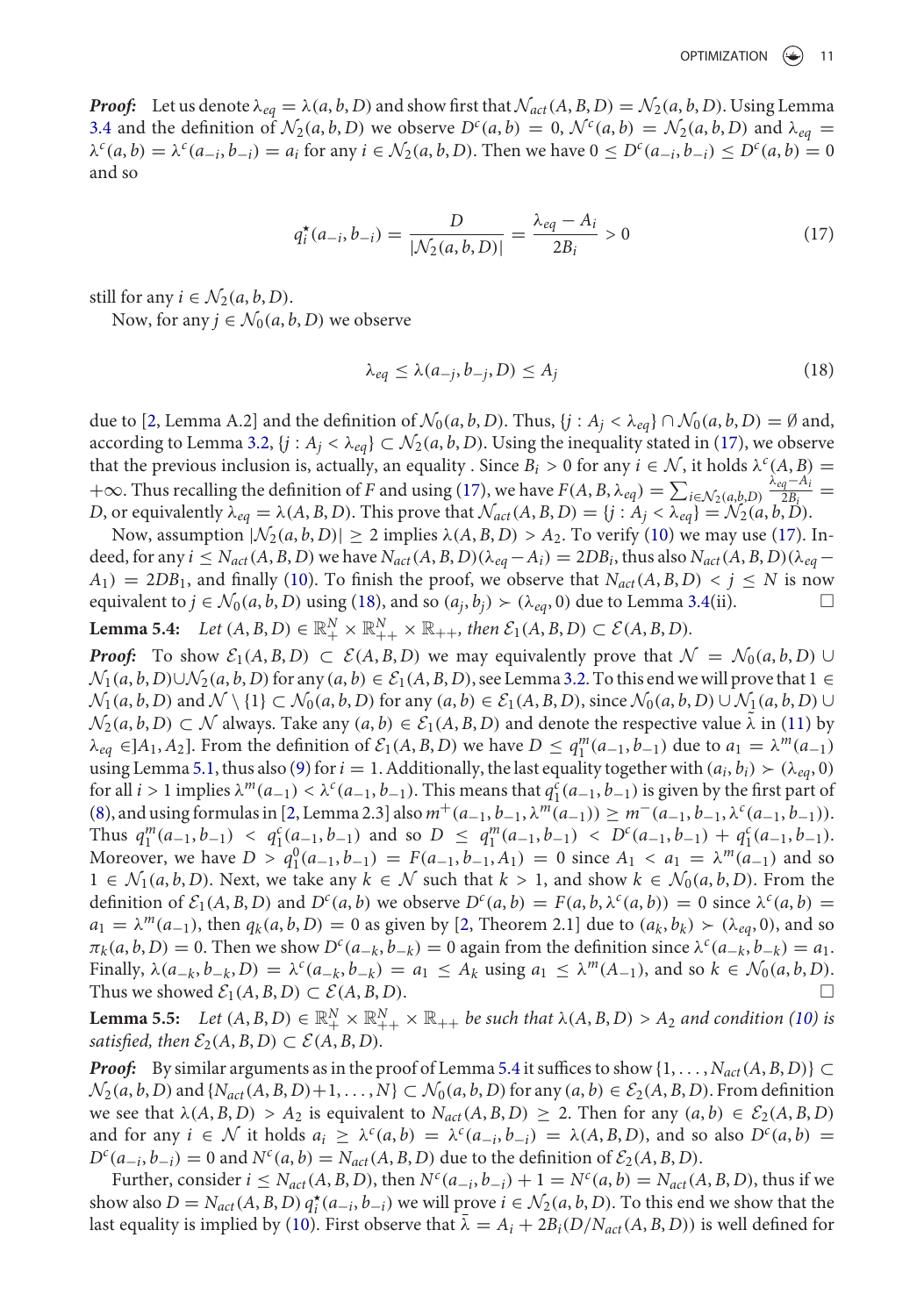any  $i \leq N_{act}(A, B, D)$  due to (10). Thus, we have also

$$
\frac{\bar{\lambda} - A_i}{2B_i} = \frac{D}{N_{act}(A, B, D)},
$$

and by summing over all  $i \in \mathcal{N}_{act}(A, B, D)$  we obtain  $F(A, B, \overline{\lambda}) = D$ . In other words  $\overline{\lambda} = \lambda(A, B, D)$ and so  $\frac{\bar{\lambda}-A_i}{2B_i} = q_i^*(a_{-i}, b_{-i})$  using  $\lambda(A, B, D) = \lambda^c(a_{-i}, b_{-i})$  from the previous paragraph.

On the other hand, if  $i > N_{act}(A, B, D)$  than from the definition of  $\mathcal{E}_2(A, B, D)$  we have  $q_i(a, b, D) = 0$  using [2, Theorem 2.1], thus also  $\pi_i(a, b, D) = 0$ . Moreover, we may write  $A_i \geq$  $\lambda(A, B, D) = \lambda^c(a_{-i}, b_{-i}) = \lambda(a_{-i}, b_{-i}, D)$  using the definition of  $N_{act}(A, B, D)$ , the previous considerations and *D* > *D<sup><i>c*</sup>( $a_{-i}$ ,  $b_{-i}$ ) = 0. In other words  $i \in \mathcal{N}_0(a, b, D)$ , and so  $\mathcal{E}_2(A, B, D)$  ⊂  $\Box$  $E(A, B, D)$ .

**Lemma 5.6:** Let  $(A, B, D) \in \mathbb{R}_+^N \times \mathbb{R}_{++}^N \times \mathbb{R}_{++}$  be such that  $\mathcal{E}_1(A, B, D) \neq \emptyset$ , then  $\lambda(A, B, D) < A_2$ . *Proof:* For any  $(a, b) \in \mathcal{E}_1(A, B, D)$  we have  $D \le q_1^m(a_{-1}, b_{-1}), \lambda^m(a_{-1}) = a_1 \le A_2$ , and after a short calculation also  $\lambda^m(a_{-1}) < \lambda^c(a_{-1}, b_{-1})$ . Then, moreover,  $m^+(a_{-1}, b_{-1}, \lambda^m(a_{-1})) > 0$  due to [2, Lemma 2.3], and so

$$
D \le q_1^m(a_{-1}, b_{-1}) \le \frac{A_2 - A_1}{2B_1 + m^+(a_{-1}, b_{-1}, \lambda^m(a_{-1}))} < \frac{A_2 - A_1}{2B_1} = F(A, B, A_2).
$$

Now we may conclude using monotonicity of *F*, see [2, Lemma A.1]. -**Lemma 5.7:** *Let*  $(A, B, D) \in \mathbb{R}_{+}^{N} \times \mathbb{R}_{++}^{N} \times \mathbb{R}_{++}$  *and*  $(a, b) \in \mathcal{E}(A, B, D)$ *. Then* 

$$
\lambda(A, B, D) > A_2
$$
 and (10)  $\iff$   $\mathcal{N}_1(a, b, D) = \emptyset, |\mathcal{N}_2(a, b, D)| \ge 2.$ 

*Proof:* One implication is due to Lemma 5.3, to show the other take  $(a, b) \in \mathcal{E}(A, B, D)$  and assume that  $\lambda(A, B, D) > A_2$  and (10) hold. Then we observe that  $(a, b) \notin \mathcal{E}_1(A, B, D)$  due to Lemma 5.6, and so  $|\mathcal{N}_1(a, b, D)| = 1$  and  $\mathcal{N}_2(a, b, D) = \emptyset$  is avoided using Lemma 5.2. Thus, we necessarily have  $\mathcal{N}_1(a, b, D) = \emptyset$  and  $|\mathcal{N}_2(a, b, D)| > 2$  as given by Proposition 3.5.  $\mathcal{N}_1(a, b, D) = \emptyset$  and  $|\mathcal{N}_2(a, b, D)| \geq 2$  as given by Proposition 3.5.

*Proof of Theorem 3.1:* The proof will be composed of three cases.

Case (i): first, assume that  $\lambda(A, B, D) > A_2$  and (10) are satisfied. Then  $\mathcal{E}_2(A, B, D) \subset \mathcal{E}(A, B, D)$ due to Lemma 5.5. To show the opposite inclusion, consider any  $(a, b) \in \mathcal{E}(A, B, D)$ . Using Lemma 5.7 we obtain  $\mathcal{N}_1(a, b, D) = \emptyset$  and  $|\mathcal{N}_2(a, b, D)| \geq 2$ , and so  $(a, b) \in \mathcal{E}_2(A, B, D)$  due to Lemma 5.3. Thus, if  $\lambda(A, B, D) > A_2$  and (10) holds then  $\mathcal{E}_2(A, B, D) = \mathcal{E}(A, B, D)$ .

Case (ii): now, consider  $(A, B, D)$  such that  $\lambda(A, B, D) < A_2$ . It immediately implies that  $\mathcal{N}_{act}(A, B, D) = \{1\}$ . Moreover, we have  $\mathcal{E}_1(A, B, D) \subset \mathcal{E}(A, B, D)$  due to Lemma 5.4. Consider now any  $(a, b) \in \mathcal{E}(A, B, D)$ . Using Lemma 5.7 and Proposition 3.5 we obtain  $|\mathcal{N}_1(a, b, D)| = 1$  and  $\mathcal{N}_2(a, b, D) = \emptyset$ . Thus,  $(a, b) \in \mathcal{E}_1(A, B, D)$  due to Lemma 5.2 and thus  $\mathcal{E}_1(A, B, D) = \mathcal{E}(A, B, D)$ providing  $\lambda(A, B, D) < A_2$ .

Case (iii): to end the proof, let us assume that  $(A, B, D)$  are such that none of the previous case (i) and (ii) occurs. It can be easily seen that it is equivalent to assume that  $(A, B, D)$  satisfies either  $\lambda(A,B,D)=A_2,$  or  $\big[\lambda(A,B,D)>A_2$  and (10) is not satisfied]. It implies that, in both cases, assertion  $[\lambda(A, B, D) > A_2$  and (10) of Lemma 5.7 do not hold true. Therefore, combining with Proposition 3.5, we immediately have, for any  $(a, b) \in \mathcal{E}(A, B, D)$ ,  $|\mathcal{N}_1(a, b, D)| = 1$  and  $\mathcal{N}_2(a, b, D) = \emptyset$ . According to Lemma 5.2,  $(a, b)$  is an element of  $\mathcal{E}_1(A, B, D)$  and a contradiction is obtained since, by Lemma 5.6,  $\lambda(A, B, D) < A_2$ . It shows that  $\mathcal{E}(A, B, D) = \emptyset$ , that is no Nash equilibrium exist in this case.

Let us observe that in both cases (i) and (ii) above, at equilibrium, the active producers are the ones of  $\mathcal{N}_{act}(A, B, D)$ . Indeed, first following both formulas (11) and (12), and according to [2, Theorem 2.1], the producers that are not in  $\mathcal{N}_{act}(A, B, D)$  are not active. Based on the same theorem, producers

 $\Box$